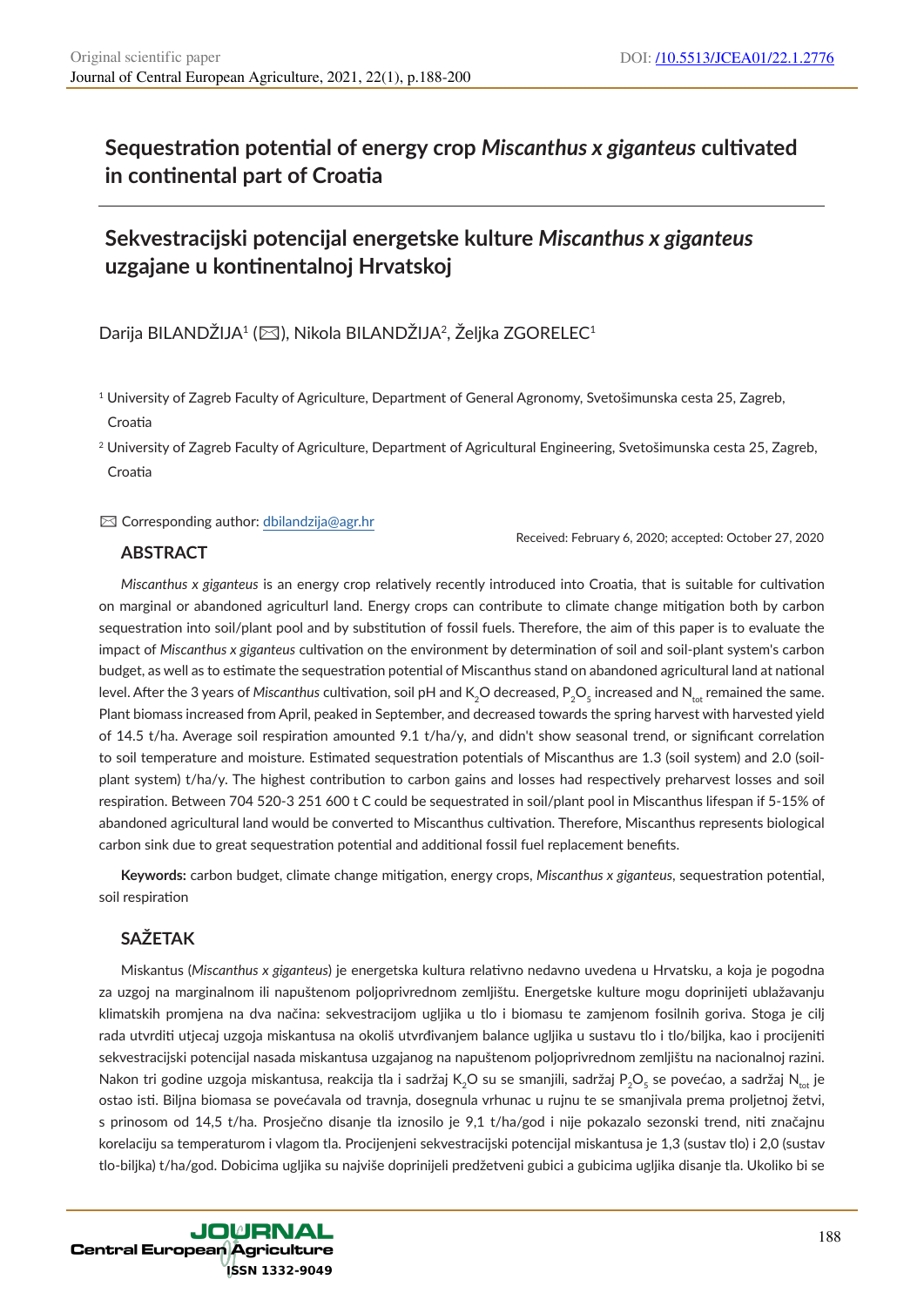5-15% napuštenog poljoprivrednog zemljišta prenamijenilo za uzgoj miskantusa, između 704 520-3 251 600 t C bi se moglo uskladištiti u tlu/biljci tijekom životnog vijeka miskantusa. Stoga, miskantus predstavlja biološki ponor ugljika zbog svog velikog sekvestracijskog potencijala uz dodatne prednosti zamjene fosilnih goriva.

**Ključne riječi:** bilanca ugljika, ublažavanje klimatskih promjena, energetske kulture, *Miscanthus x giganteus*, sekvestracijski potencijal, disanje tla

## **INTRODUCTION**

Global temperatures have increased by approximately 1.0 °C above pre-industrial level and are likely to reach 1.5 °C between 2030 and 2052 if the level of greenhouse gasses (GHG) continues to increase at the current rate (IPCC, 2018). The largest contribution to total GHG emissions in Croatia has the energy sector with 70.2% of which fossil fuel combustion comprise majority (>90%), followed by agricultural sector with 12.1% (NIR, 2018). Therefore, in order to stabilize global warming, actions are needed to reduce anthropogenic GHG emissions both by implementation of clean energy solutions and natural climate solutions (IPCC, 2018, Anderson et al., 2019, Griscom et al., 2019). Replacement of fossil fuels by cultivation and utilization of renewable bioenergy fuel sources (energy crops) is one of the solutions for clean energy implementation. Furthermore, cultivation of energy crops represents also natural climate solution due to the energy crops potential to remove atmospheric carbon by carbon sequestration into the plant and soil pool.

The cultivation of energy crops on the arable land suitable for agricultural food production can undermine food security, livelihoods, ecosystem functions and services and other aspects of sustainable development (IPCC, 2018). In order to avoid these negative aspects, energy crops can be cultivated on marginal or abandoned agricultural land that is unsuitable for cultivation of other traditional agricultural crops (Toma et al., 2011; Xue et al., 2016; Lewandowski et al., 2016; Prčik and Kotrla, 2016). *Miscanthus* is a sterile allopolyploid hybrid (Scallye et al., 2001). It is perennial rhizomatous energy grass with notable biomass production potential between 10–49 t dry matter per ha (Himken et al., 1997, Lewandowski et al., 2000, Kahle et al., 2001, Richter et al., 2008; Christian et al., 2008; Borzêcka-Walker et al., 2008; Hastings et al.,

2009a, Hastings et al., 2009b; Zub and Brancourt-Hulmel, 2009; Majtkowski et al., 2009). In Croatia, very high yields (between 15 and 28 t) of dry matter are already obtained in the third year of Miscanthus cultivation (Bilandžija et al., 2018). *Miscanthus* has high longevity, between 15- 20 years (Lewandowski et al., 2003; Anderson et al., 2011.), low nutrient (Beale and Long, 1997; Heaton et al. 2004, Lewandowski et al., 2003) and management requirements (Miguez et al., 2008; Gopalakrishnan et al., 2011; McCalmont et al., 2015) compared to other crops. Therefore, *Miscanthus* has relatively low (estimated to be between -5.40 and 0.95 Mg  $CO_{2eq}$  /ha) global warming potential (Toma et al., 2011).

*Miscanthus* has the potential to improve soil carbon stocks. It has been determined that a considerable amount of *Miscanthus* originated carbon was accumulating in the soil (Kahle et al. 2001; Hansen et al. 2004). From late autumn until early spring harvest, 25–50% of dry matter biomass (mostly leaves and shoot tops) falls down from the plant and enters the soil pool (Lewandowski et al., 2000). The increase in soil carbon stocks is also a result of senescent rhizomes and recycling of roots. Still, previous studies have determined that depending on specific agroecological conditions *Miscanthus* can have positive (Dondini et al., 2009; Hansen et al., 2004; Clifton-Brown et al., 2007), neutral (Robertson et al., 2017; Poeplau and Don, 2014) or even negative (Zimmermann et al., 2012; Hansen et al., 2004) sequestration potential. According to Hastings et al. (2008), in order to avoid soil C emissions, *Miscanthus* should not be cultivated on soils with high (more than 90 t C/ha) soil C content, however, if cultivated on soils with lower C content it will result in accumulation of SOC. Therefore, site-specific studies are required to evaluate the sequestration (climate change mitigation) potential of *Miscanthus* stand on national level.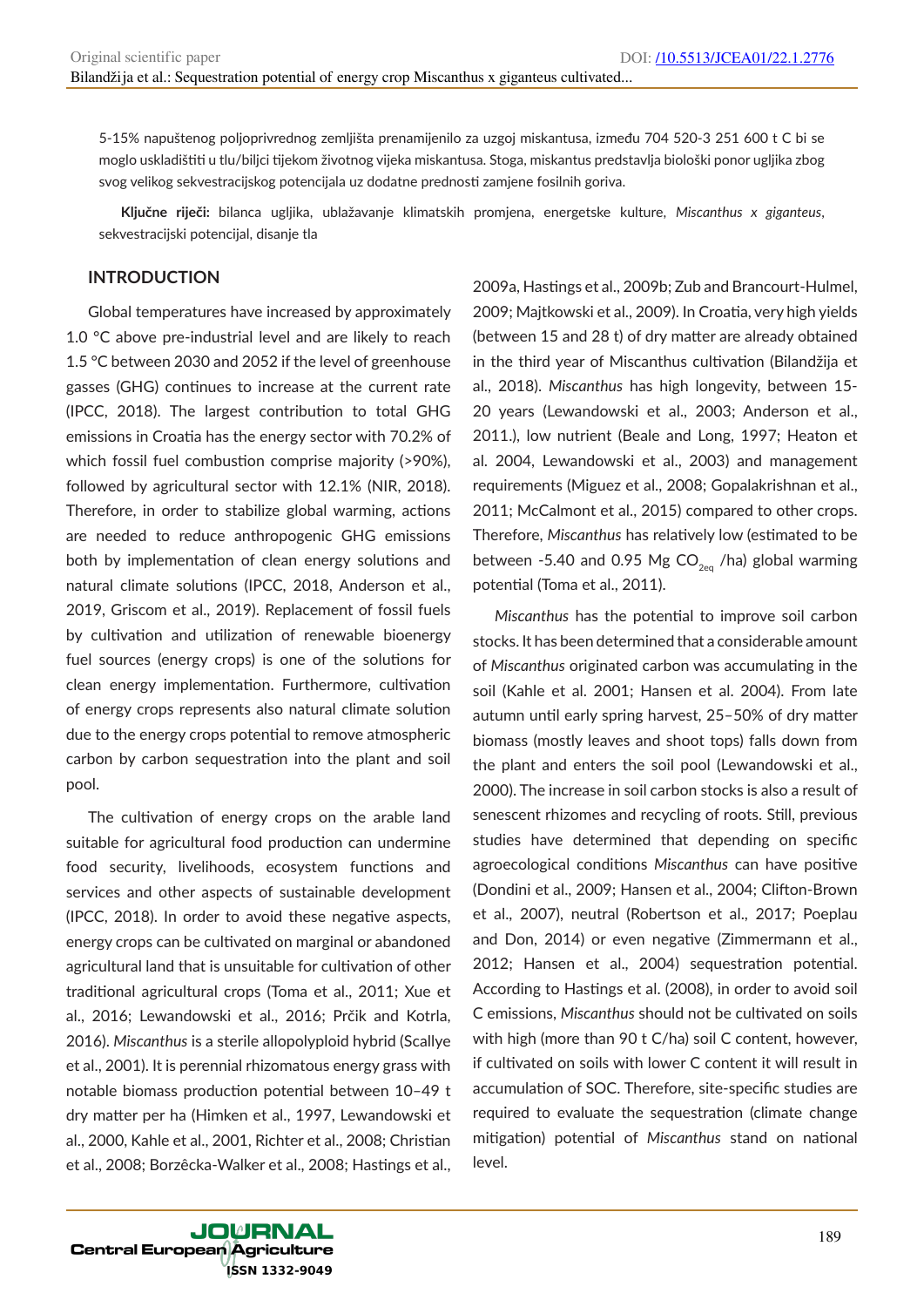*Miscanthus* was relatively recently introduced into Croatia, and therefore a corresponding assessment of its effects on agricultural ecosystems is needed. Previous studies on *Miscanthus* in Croatia, but also worldwide, were mainly focused on the plant establishment, nutrient requirements, productivity, harvest time, biomass properties, combustion feasibility, etc. (Christian and Riche, 1998; Lewandowski et al., 2000; Kahle et al., 2001; Lewandowski et al., 2003; Clifton-Brown et al., 2007; Christian et al., 2008; Miguez et al., 2008; Heaton et al., 2008; Bilandžija et al., 2014, Bilandžija, 2015; Leto et al., 2017; Bilandžija et al., 2018) while research on impact of *Miscanthus* production on soil respiration has rarely been investigated worldwide (Toma et al., 2011; Behnke et al., 2012; Drewer et al., 2012) and never in Croatia until today. Therefore, the aims of study were to determine:

- 1) changes in soil properties after three years of *Miscanthus* cultivation;
- 2) soil respiration and agroecological factors (soil temperature and soil moisture), their seasonal dynamic over one vegetation year and correlation;
- 3) average annual carbon gains/losses by aboveground biomass (harvested biomass + preharvest losses + harvested residues), belowground biomass (rhizomes, roots), soil respiration, plant  $CO<sub>2</sub>$ assimilation and respiration, and  $CO<sub>2</sub>$  emissions from field operations;
- 4) the sequestration potential of *Miscanthus* stand cultivated on abandoned agricultural land in Croatia according to developed scenarios (5, 10, 15% of abandoned land).

## **MATERIALS AND METHODS**

#### *Site Description*

The experimental site is located in Donja Bistra (N 45°55'06,2'', E 15°50'32,5'') at 144 m a.s.l., in continental part of Croatia. Experimental field was established in 2011 by planting *Miscanthus x giganteus* (Greef et Deu) rhizomes on 1m distance between and within rows what makes plant density of 10 000 plants per ha. The site has continental humid climate with mean annual temperature of 10.2 °C, mean annual precipitation of 1053.9 mm, and mean annual evapotranspiration of 659.7 mm in 30-year period (1961-1990). Soil texture is silty loam with 66.3% of silt, 21.3% of sand and 12.4% of clay in the top 30 cm of soil. The land management prior to conversion to *Miscanthus* was permanent pasture. More details on the experimental site can be found in (Bilandžija, 2015).

#### *Soil Sampling and Analyses*

Soil sampling for determination of carbon content and changes in soil properties after three years of *Miscanthus* cultivation, was conducted with Eijkelkamp soil probe in the 0 – 30 cm surface layer. Each soil sample was composed of 10 individual soil samples. Soil sampling was conducted before (April 2011) and three years after (April 2014) stand establishment in three repetitions. Preparation of soil samples was conducted according to ISO 11464:2006. Total carbon and nitrogen contents were determined by dry combustion method on the Vario, Macro CHNS analyser in accordance with ISO 10694: 1995 for carbon and ISO 13878:1998 for nitrogen. Carbon stocks were estimated in relation to site bulk density (1.4  $g/cm<sup>3</sup>$  for 0-30 cm depth). Soil pH was measured using the electrometric method with the Beckman pH-meter 72, in water suspension according to ISO 10390:2005. Plant available  $P_2O_5(P_{Al})$  and  $K_2O$  $(K_{\text{Al}})$  were extracted by AL solution (ammonium lactateacetate) according to Egner et al. (1960.).

## *Aboveground and Belowground Biomass Yields and Carbon Content*

The study concerned 2013/2014 growing seasons, i.e. the stand's third year. Standing biomass was harvested in autumn 2013 and spring 2014 in six repetitions in order to estimate aboveground biomass (harvested biomass, harvested residues and preharvest losses) and its carbon content. The carbon content in plant material was determined by dry combustion method on the Vario, Macro CHNS analyser in accordance with ISO 10694: 1995 standard.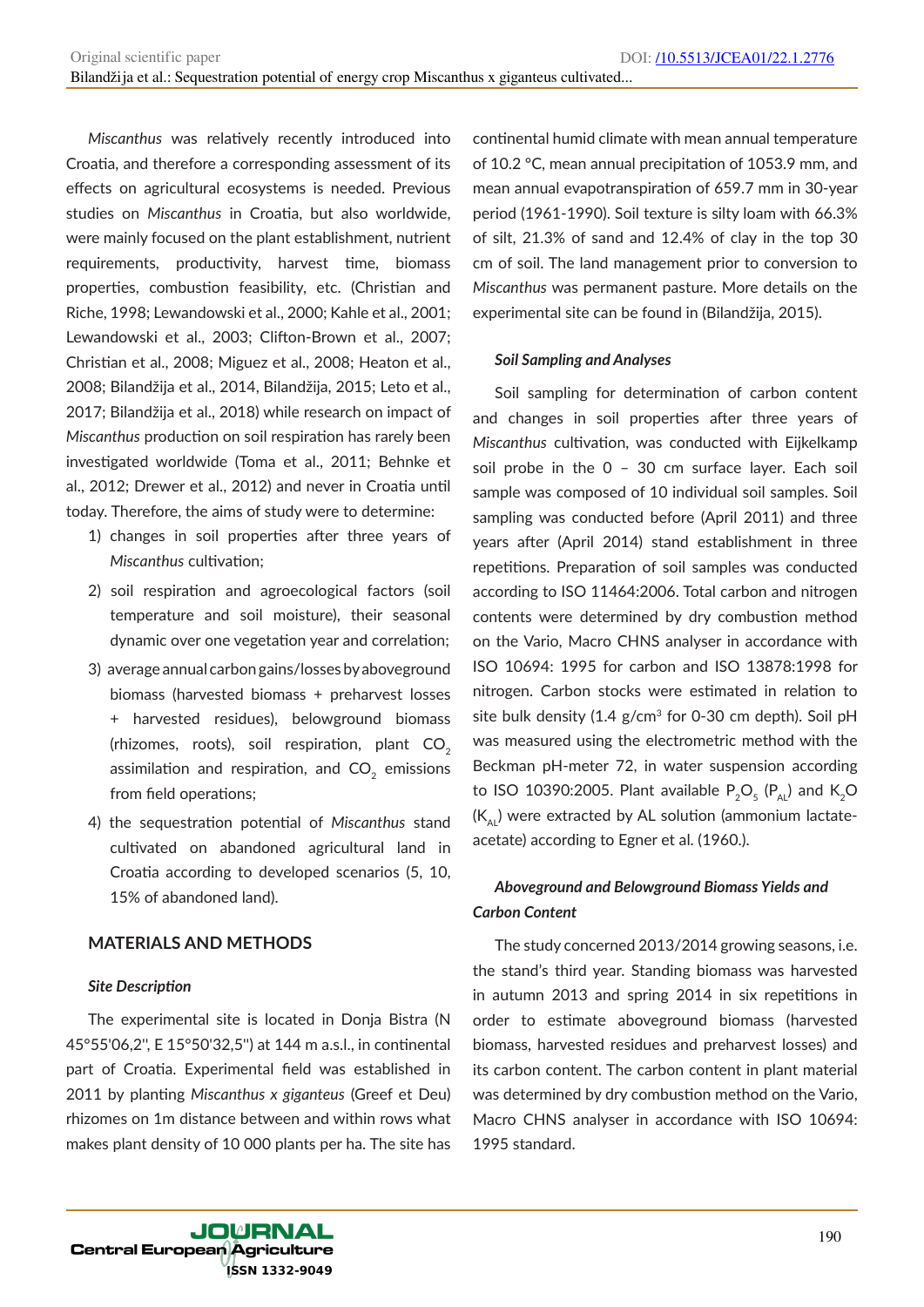Harvested biomass was determined by manual cutting of biomass at 10 cm height from soil surface at randomly selected 10  $m<sup>2</sup>$  large plots. The dry matter yield (t/ha) of harvested biomass was determined by gravimetric weighting of subsampled harvested biomass (~1000 g of chopped biomass) before and after oven drying at 60 °C to constant mass. For the calculation of harvested biomass yield in whole *Miscanthus* lifespan, it was assumed that the lifespan of stand is 20 years and that biomass is harvested from the third year onward as it is considered that high stable yields are achieved from the third year.

Harvested residues represent the first 10 cm of standing biomass that remains at the soil surface after the harvest. The amount of harvested residues was calculated from total plant height (that was measured from the soil surface up to sheath of the last leaf and shoot-tips) and harvested biomass yield. The amount of harvested residues in whole *Miscanthus* lifespan was calculated from the third year onward.

Preharvest losses represent dead aboveground biomass that falls to the ground over winter (basal leaves that gradually senescence from the beginning of July and shoot tips that die with the appearance of first frost). Differences between peak (autumn yield 2013) and harvested biomass yield (spring yield 2014) represents overwinter litter drop i.e. preharvest losses. The amount of preharvest losses over 20 years was calculated from the third year onward. The carbon yields obtained in the first (0.7 t C/ha) and second (5.2 t/ha) year (Bilandžija, 2015) are also taken into account as preharvest losses as they were left on the field.

Belowground biomass was estimated based on the aboveground biomass yield according to Clifton‐Brown et al. (2007). According to authors, belowground biomass is 1.5 times of aboveground biomass with 66.7% of live rhizome, 14.5% of root and 18.8% of dead rhizome. Therefore, it was accepted that 18.8% of belowground biomass is entering the soil pool each year.

## *Measurement of Soil Respiration and Agroecological Factors*

Soil carbon loss from respiratory processes was determined by calculation of soil CO<sub>2</sub> efflux. Measurements of soil  $CO<sub>2</sub>$  concentrations, as well as soil temperature and soil moisture, were conducted once per month from May 2013 until April 2014 in six repetitions during 30 min of incubation period. The measurements were not conducted over winter period (November 2013-February 2014) due to unfavourable field conditions (snow cover, low temperatures, high soil moisture, frozen soil).

Soil temperature and soil moisture in the soil surface layer (10 cm depth) were measured with IMKO HD2 (2011), in the vicinity of each chamber, simultaneously with measurements of soil  $CO<sub>2</sub>$  concentrations in six repetitions. Measurements of soil  $CO<sub>2</sub>$  concentrations were conducted by *in situ* closed static chamber method with portable infrared detector of carbon dioxide (GasAlerMicro5 IR, 2011). More information's on the measurement methodology can be found in Bilandžija et al. (2016). CO<sub>2</sub> efflux (kg ha<sup>-1</sup> day<sup>-1</sup>) was afterwards calculated according to Bilandžija et al. (2014a) as:

$$
FCO_2 = [M * P * V * (c_2 - c_1)] / [R * T * A * (t_2 - t_1)]
$$
 (1)

where:  $FCO<sub>2</sub>$  – soil  $CO<sub>2</sub>$  efflux (kg/ha/day); M – molar mass of the  $CO_2$  (kg/mol); P - air pressure (Pa); V chamber volume (m<sup>3</sup>); c<sub>2</sub>-c<sub>1</sub> – CO<sub>2</sub> concentration increase rate in the chamber; during incubation period (μmol/ mol); R – gas constant (J/mol/K); T – air temperature (K); A – chamber surface (m<sup>2</sup>);  $t_2-t_1$  – incubation period (day). For the calculation of carbon budget,  $CO<sub>2</sub>$  efflux was expressed as  $C$ -CO<sub>2</sub> t/ha/year. Interpreted seasons of the year imply: spring (April-May), summer (June – August) and autumn (September – October).

## *CO2 Emissions from Field Operations in Miscanthus x giganteus Lifespan*

As Miscanthus is perennial grass,  $CO<sub>2</sub>$  emissions from field operations are divided on field establishment stage and biomass production stage emissions.  $CO<sub>2</sub>$ emissions from field operations are calculated based on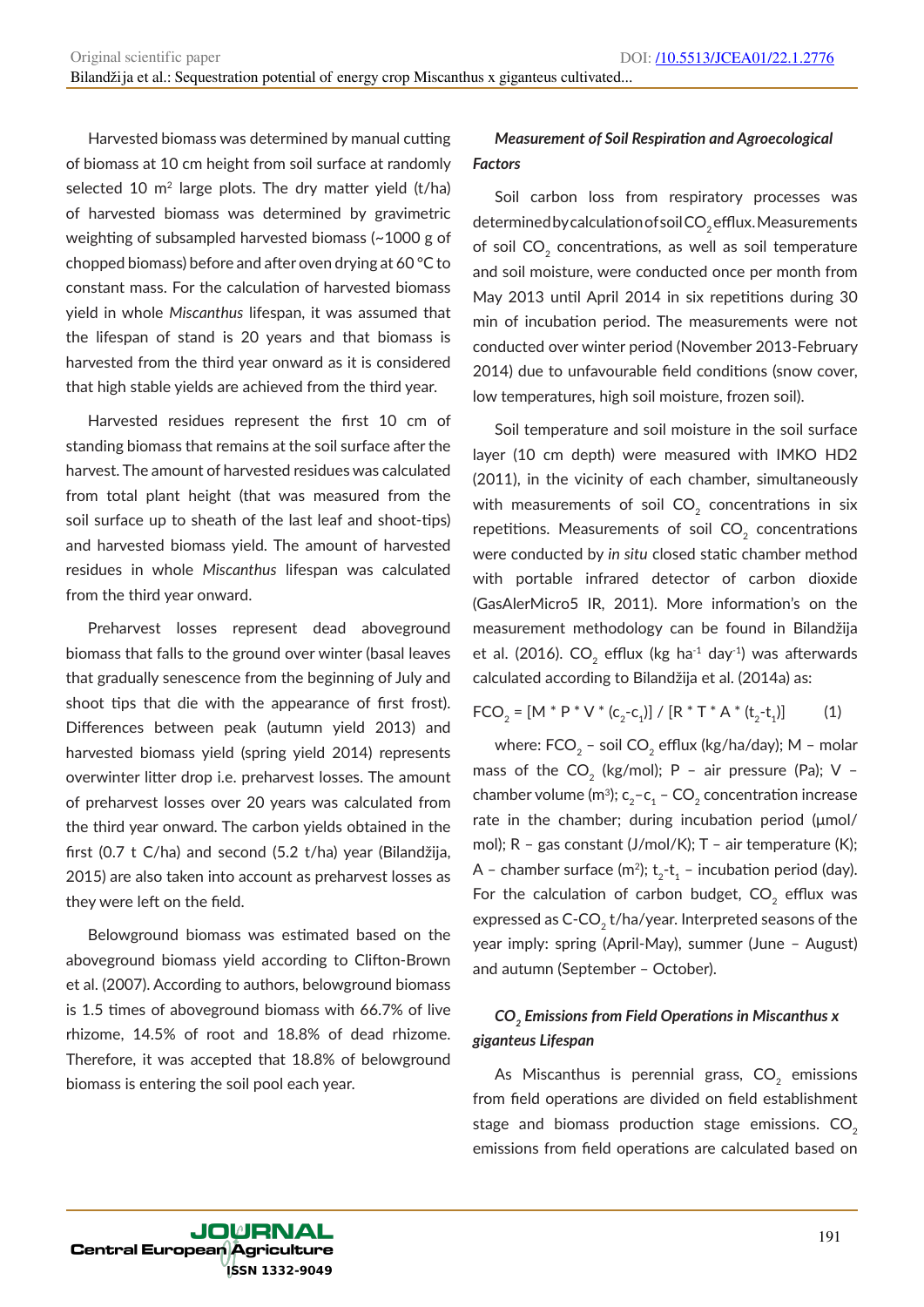the assumption that *Miscanthus* lifespan is 20 years, that fertilization and irrigation are needed only in the first year and that harvest is conducted from the third year onward.

Data on fuel consumption per field operation in similar agroecological conditions are obtained from Filipovic et al. (2006) and Peric et al. (2018) and are presented in Table 1. It is assumed that tractor distance between the field and the storage is on average 5 km.  $CO<sub>2</sub>$  emissions from field operations are calculated based on machinery fuel consumption and  $CO<sub>2</sub>$  emission factor. According to Valsecchi et al. (2009), CO<sub>2</sub> emission factor is 2.67 kg CO<sub>2</sub> / l diesel fuel. Indirect emissions from field operations are not taken into account like emissions from fertilizer production, machinery, plant material etc.

#### **Table 1.** Field operations and fuel consumption

| Operation                    | Diesel consumption (I/ha): |  |  |
|------------------------------|----------------------------|--|--|
| herbicide application        | 1.84†                      |  |  |
| plowing $(20-30 \text{ cm})$ | $35.52 \ddagger$           |  |  |
| disc harrowing x 2           | 15.02‡                     |  |  |
| combined implement           | $6.93{\pm}$                |  |  |
| rhizomes planting            | 10.08†                     |  |  |
| fertilization                | $1.45+$                    |  |  |
| irrigation                   | $9.06+$                    |  |  |
| harvesting                   | 32.89†                     |  |  |
| baling and loading           | 16.12†                     |  |  |
| transport (tractor)          | 22.00†                     |  |  |

Sources: Peric et al. (2018)†; Filipovic et al. (2006)‡

#### *Sequestration Potential of Miscanthus x giganteus*

Sequestration potential of *Miscanthus* is determined in two ways, by calculation of carbon balance within soil system and within soil-plant system. Sequestration potential within soil system is determined based on the changes in soil carbon stocks over three years. Sequestration potential within soil-plant system was determined based on determination of carbon gains and losses by above and belowground biomass, soil

**JOURNAL** Central European Agriculture SSN 1332-9049

respiration, plant  $CO<sub>2</sub>$  assimilation and respiration rate, and  $CO<sub>2</sub>$  emissions from field operations.

Carbon gains represent the amount of carbon that enters the soil pool as preharvest losses, harvest residues, dead belowground biomass and plant pool by photosynthetic assimilation of carbon. The  $CO<sub>2</sub>$ assimilation rate of *Miscanthus* was assumed to be 30.65 µmol  $CO_2/m^2/s$  i.e. 116.7 t C-CO<sub>2</sub>/ha/year, an average of four month measurements conducted by Beale et al. (1996).

Carbon losses represent the amount of carbon that is emitted to the atmosphere by soil and plant respiration, field operations as well as the amount of carbon that is removed from the system by harvested biomass. Dark respiration rate was assumed to be 2.1  $\mu$ mol CO<sub>2</sub>/m<sup>2</sup>/s i.e. 8.0 t C-CO<sup>2</sup>/ha/year according to Beale et al. (1996). Sequestration potential is calculated and expressed annually and for *Miscanthus* lifespan of 20 years.

## *Land Use Change from Abandoned Agricultural Land to Miscanthus Cultivation*

The term 'energy crops' is used for both annual and perennial crops on agricultural land intended solely for energy purposes. A great potential for introducing energy crops without affecting the existing agricultural production is cultivation of energy crops on abandoned agricultural land. According to the digital Corine Land Cover database of Croatian environment agency (2012), total abandoned agricultural land in Croatia amounts 541930 ha. For estimation of theoretical sequestration potential, three scenarios considering conversion of abandoned agricultural land to *Miscanthus* cultivation were developed:

- 1) conservative scenario: 5% of abandoned agricultural land conversion (27097 ha);
- 2) optimistic scenario: 10% of abandoned agricultural land conversion (54193 ha);
- 3) progressive scenario: 15% of abandoned agricultural land conversion (81290 ha).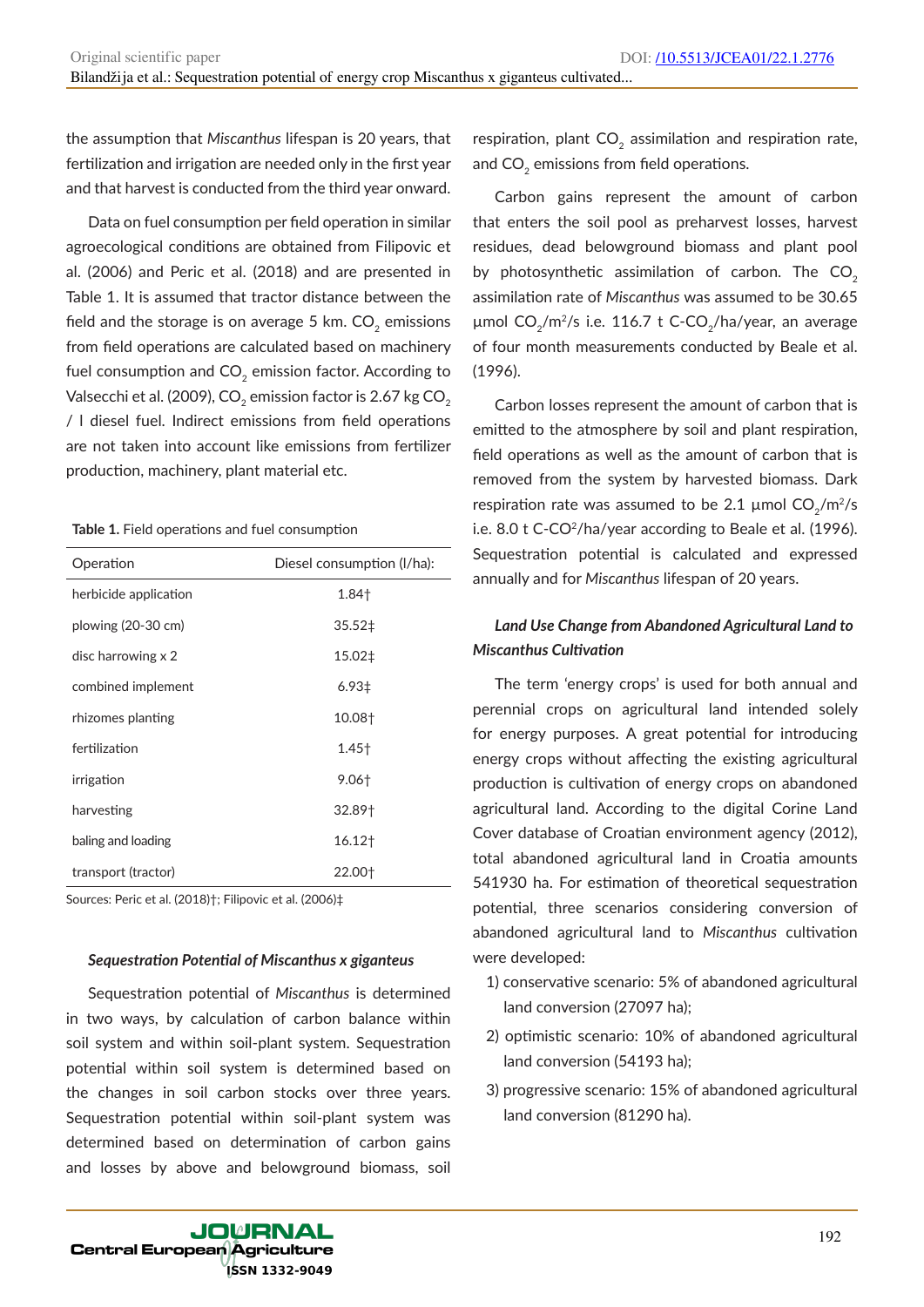## *Statistical Analysis, Quality Management and Quality Control*

Statistical analysis was conducted by statistical Software SAS. Variability was evaluated by analysis of variance (ANOVA) and tested, if necessary, with Bonferroni post-hoc t-tests. Significance level was 5%. Quality management (QM) system is in line with good laboratory practice and Internal and External quality control (QC) were included.

#### **RESULTS**

#### *Changes in Soil Properties*

Soil sampling to 30 cm revealed significant difference between sampling in 2011 and 2014 for all studied soil properties, except for total nitrogen content (Table 2). Soil pH decreased by 0.1 unit in three years' period. Plant available potassium significantly decreased and plant available phosphorous significantly increased in three years of *Miscanthus* cultivation. Due to the low  $pH_{H,0}$ , it is assumed that amount of total carbon content represents the amount of organic carbon content (ISO 10693:1995). In terms of changes in soil carbon stocks, level of carbon content was significantly higher in 2014 than before *Miscanthus* stand establishment. Therefore, the sequestration potential of *Miscanthus* within the soil system is calculated to be 1.3 t/ha/y (Table 2).

#### **Table 2.** Changes in soil properties

| Soil property                   | 2011  | 2014  | Difference |
|---------------------------------|-------|-------|------------|
| $pH_{H_2O}$                     | 6.5A  | 6.4B  | $-0.1$     |
| $C_{\text{org}}(t/ha)$          | 51.1A | 55.0B | $+3.9$     |
| $N_{\text{tot}}$ (t/ha)         | 6.6A  | 5.2A  | $-1.4$     |
| $K_{\text{Al}}$ (mg/kg of soil) | 99A   | 74B   | $-2.5$     |
| $P_{A1}$ (mg/kg of soil)        | 19A   | 26B   | $+0.7$     |

(-decrease; +increase); means followed by the same letter are not significantly different at the p ≤0.05 level

Soil pH, plant available potassium and plant available phosphorous did change over 3 years of *Miscanthus*  cultivation significantly compared to natural grassland before the land use change in 2011. The observed

changes could be attributed to the nutrients translocation to the belowground biomass (rhizomes) at the end of the growing season as nutrients may also be leached out of the aerial biomass (Cadoux et al., 2012). Himken et al. (1997) have estimated that 21-46% of N, 36-50% of P, 14-30% of K is translocated from the shoots to the rhizomes and that up to 50% of recycled potassium can return to soil after leaching from the stems. Soil N stocks did not decrease significantly over 3 years of cultivation, although experimental plot was not N fertilized at all and Lewandowski et al. (2000) have reported that 60 kg N/ ha is optimal for *Miscanthus* development. The significant change of C stocks, with an average carbon sequestration rate of 1.3 t/ha/yr in the first 30 cm of topsoil is consistent with many other studies that reported increases in C stocks of more than 1 t/ha/yr (Kahle et al., 2001; Hansen et al., 2004; Clifton-Brown et al., 2007; Dondini et al., 2009).

#### *Aboveground and Belowground Biomass*

Aboveground biomass is comprised of harvested biomass, preharvest losses and harvested residues while belowground biomass is comprised of roots, dead and live rhizomes. The amounts of aboveground and belowground biomass dry matter yields and their carbon contents are presented in Table 3. Total aboveground dry matter biomass yield was comprised of harvested biomass (46.4%), preharvest losses (52.2%) and harvested residues (1.4%) (Table 3). Based on the amount of aboveground biomass, total belowground biomass was estimated. The total C content over 20 years was estimated to be 288.5 in aboveground biomass and 471.6 t/ha in belowground biomass (Table 3).

Total aboveground dry matter yield amounted 31.3 t/ ha comprising 14.5 t/ha of harvested biomass, 16.3 t/ha of preharvest losses and 0.4 t/ha of harvested residues. Therefore, less than 50% of aboveground biomass was available for harvest as more than 50% of aboveground biomass has fallen to the ground between autumn and winter as preharvest losses. According to the literature data, there have been determined large differences in biomass yields from 2 to 44 t/ha depending on the

**JOURNAL Central European Agriculture** cv = cultivar **ISSN 1332-9049**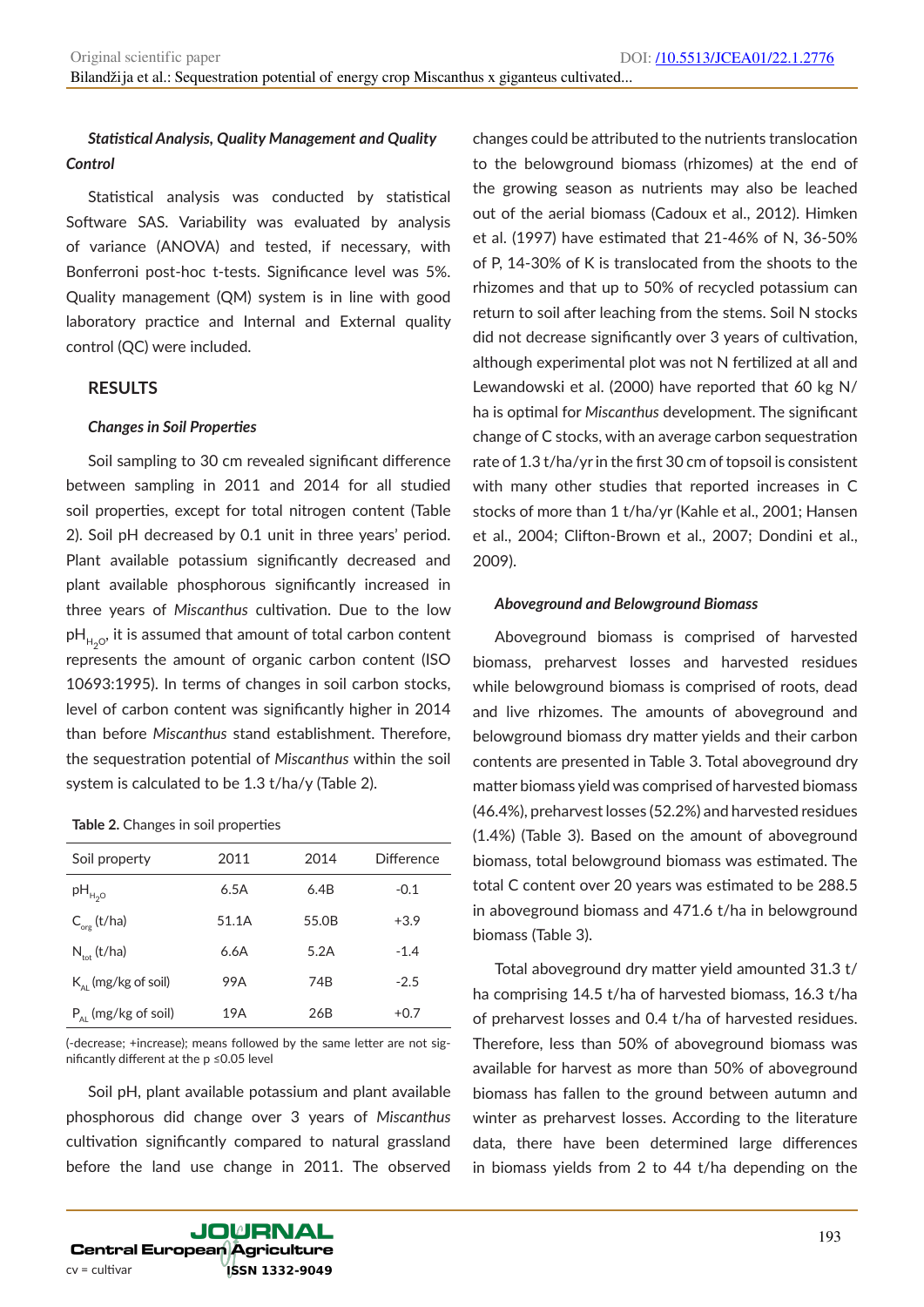|                           | Dry matter yield<br>(t/ha) | Carbon content<br>(t/ha) | Accumulated c content<br>(t/ha) over 20 years |
|---------------------------|----------------------------|--------------------------|-----------------------------------------------|
| harvested biomass         | 14.5                       | 7.3                      | 131.4                                         |
| pre-harvest losses        | 16.3                       | 8.2                      | 153.5                                         |
| harvested residues        | 0.4                        | 0.2                      | 3.6                                           |
| Total aboveground biomass | 31.3                       | 15.7                     | 288.5                                         |
| live rhizome              | 31.3                       | 15.7                     | 314.6                                         |
| dead rhizome              | 8.8                        | 4.4                      | 88.6                                          |
| root                      | 6.8                        | 3.4                      | 68.4                                          |
| Total belowground biomass | 46.9                       | 23.5                     | 471.6                                         |

**Table 3.** Aboveground and belowground biomass and its carbon contents

cultivation location (Lewandowski et al., 2000). The amount of harvested biomass reported in this research is higher that the yields obtained by Jørgensen (1996) at spring harvest in Denmark (8 - 15 t/ha) and Kahle et al. (2001) at autumn harvest in Germany (11.7 t/ha), and it is assumed that the yield will be even higher in following years. The higher obtained amounts of aboveground biomass are attributed to different soil types and climate conditions, mostly to the higher amount of precipitation over the year (400 mm higher) and higher temperatures (1.3 �C higher). The amount of preharvest losses reported in the study is also higher compared to studies of other researches who determined biomass loss between 3 to 7 t dry matter/ha/yr (Beuch et al., 2001; Kahle et al., 2001; Miguez et al., 2008; Burner et al., 2009; Amougou et al., 2011). These differences are attributed to different harvest dates as *Miscanthus* can lose significant amount

of the biomass over winter that is absorbed to the soil. The amount of harvested residues is lower compared to Kahle et al. (2001) who reported 0.7-3.1 t/ha of harvested residues. Total preharvest losses and harvested residues accounted for more than half of aboveground biomass (54%) what is in accordance with Hansen et al. (2004) who stated that total preharvest losses and harvest residues can be up to two-thirds of standing biomass.

#### *Soil Respiration and Agroecological Factors*

In 2013/2014, average seasonal soil respiration decreased respectively autumn > spring > summer (28.86>28.22>25.45 kg/ha/day). The lowest monthly soil respiration was determined in March 2014, a month before the harvest, and the highest one in September 2013 (Figure 1). Soil temperature was the lowest in October 2013 and the highest in June 2013 while soil



**Figure 1.** Seasonal dynamic of soil respiration, soil temperature and soil moisture Means followed by the same letter are not significantly different at the p ≤0.05 level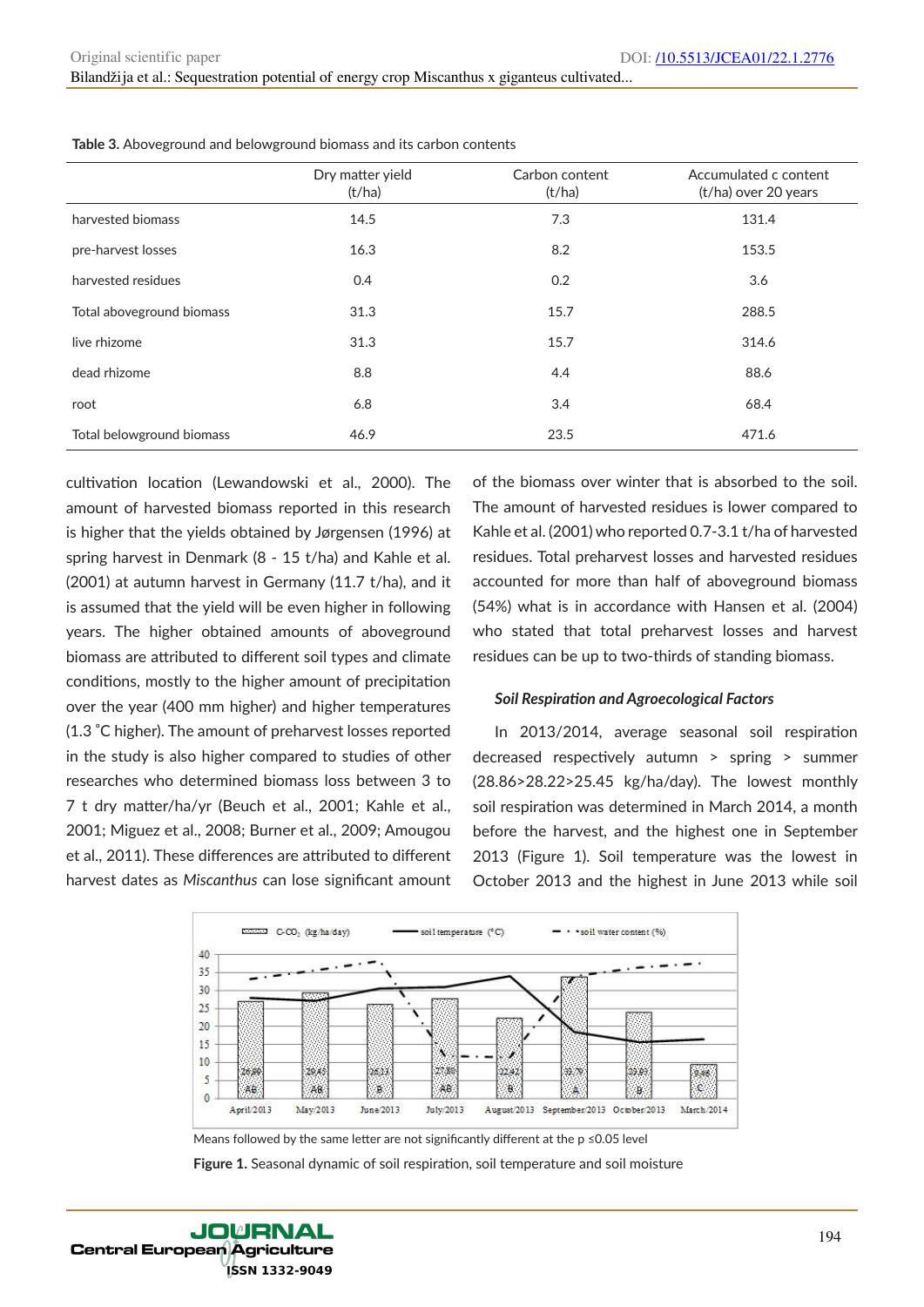moisture was the lowest in summer months (July and August) and the highest in August 2013.

Soil respiration was very weakly positively correlated with soil temperatures (r=0.21) and soil moisture (r=0.12) (Figure 2). Average monthly soil C-CO<sub>2</sub> efflux amounts 25.0 kg/ha/day, i.e. average amount of carbon that is emitted to the atmosphere by soil respiration in one year is 9.1 t/ha. Therefore, total amount of carbon released to the atmosphere by soil respiration over 20-years of *Miscanthus* lifespan amounts 182 t/ha.



Regression (soil respiration - soil temperature)



Regression (soil respiration - soil moisture)

**Figure 2.** Regression for soil respiration and agroecological factors (soil temperature and soil moisture)

Soil respiration had no clear temporal trend and very weak correlation to agroecological factors i.e. soil temperature and soil moisture. According to literature data, soil respiration is usually well correlated with soil temperature and soil moisture content (Toma et al., 2011; Robertson et al., 2017) i.e. soil respiration is usually increasing when the temperatures are increasing as well. At study site, increased temperatures had no

effect on  $CO<sub>2</sub>$  efflux probably as soil moisture has not increased as well, moreover moisture decreased in July and August. The soil moisture increased in September again and resulted in the highest soil respiration rate. The highest soil respiration rate was probably the result of *Miscanthus* peak growth phase in September 2013 what is in line with the research of Benbi et al. (2020) who also observed that peak soil respiration rates coincided with the maximum growth stage of a crop. Robertson et al. (2017) observed the highest soil respiration in September and the lowest one in January. The lowest soil respiration rate was recorded in dormant phase, a month before the harvest (May, 2014), when biomass has the highest dry matter content. Soil respiration was probably ever lower during winter months due to snow cover and very low soil temperatures and biological activity.

#### *C-CO2 Emissions from Field Operations*

All relevant field emissions occurring from cultivation to storage of *Miscanthus* are considered and presented in Table 4. Management practices i.e. field operations that contribute the most to  $C$ -CO<sub>2</sub> emissions are harvesting and transport. Total estimated  $C$ - $CO<sub>2</sub>$  emissions in the establishment stage and biomass production stage are respectively 0.06 and 1.2 t/ha over lifespan. Therefore, the amount of carbon emitted by field operations during whole *Miscanthus* lifespan is estimated to be 1.3 t/ha (Table 4).

The emissions from field operations have been estimated based on the fuel consumption of machinery in the studied region. The greatest contribution to emissions from field operations in the establishment stage has soil preparation and in the biomass production stage tractor transport. In the whole *Miscanthus* lifespan, emissions from soil preparation are negligible as majority of emissions are emitted by tractor transport and harvesting. The contribution of mentioned operations was expected due to the fact that these operations consume very high amounts of fuel and are conducted each year compared to other field operation that are need only in the establishment stage.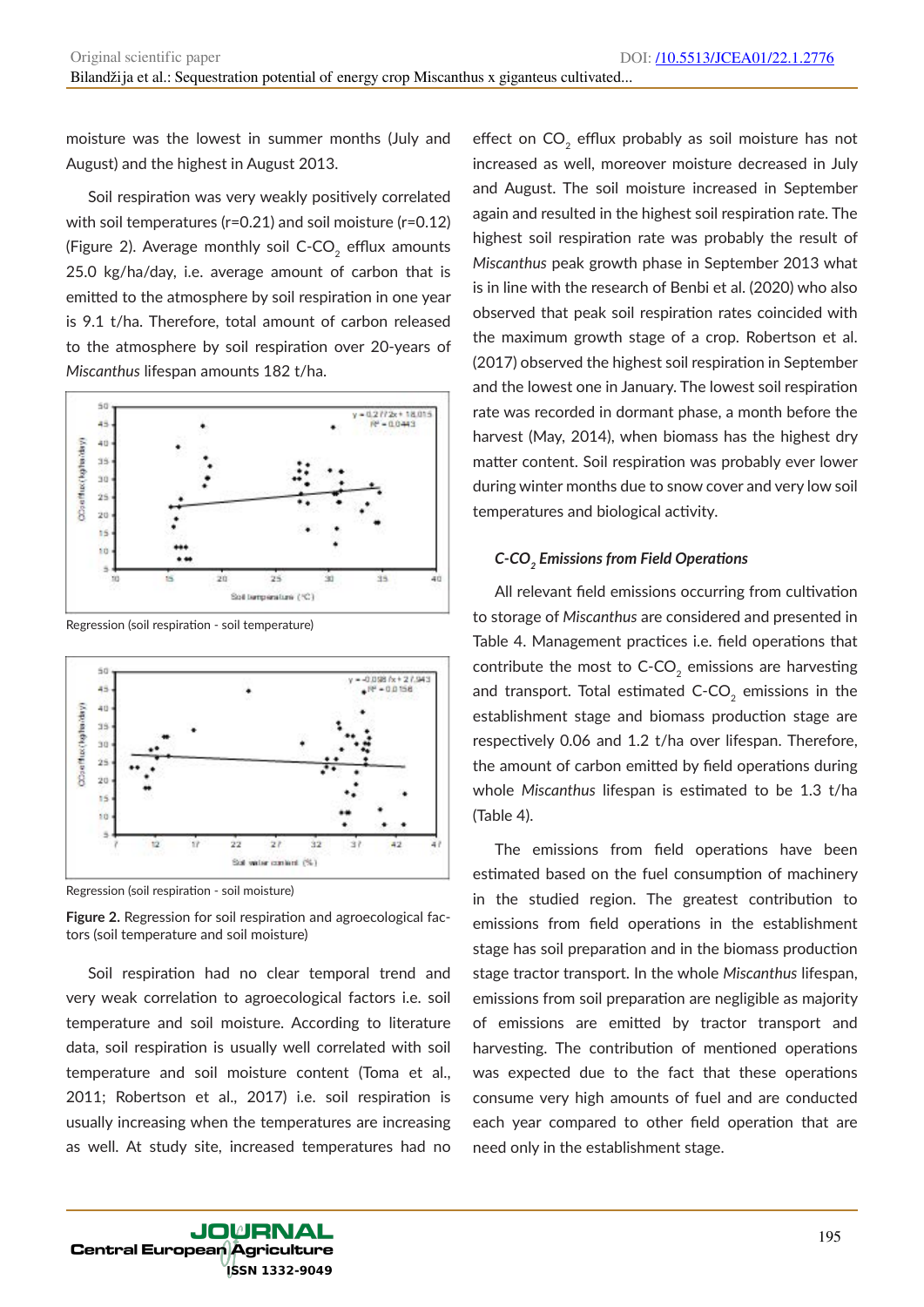Operation Times applied in lifespan C-CO<sub>2</sub> emissions (t/ha) *Miscanthus x giganteus* establishment stage herbicide application and the contraction of the contraction of  $2$  0.0027 plowing (20-30 cm) 1 0.0259 disc harrowing  $\times 2$  1 0.01095 combined implement 1 0.00505 rhizomes planting 1 0.00735 fertilization 1 0.00106 irrigation 1 0.00660 total 0.06 *Miscanthus x giganteus* biomass production stage harvesting 18 0.4315 baling and loading and loading the control of the control of the control of the control of the control of the control of the control of the control of the control of the control of the control of the control of the control transport (tractor) 18 0.5773 total 1.2203 Total over 20 years of lifespan 1.3

## Table 4. CO<sub>2</sub> emissions from field operations

# *Sequestration Potential of Miscanthus x giganteus*

## *within Soil-Plant System*

In order to assess the contribution of soil / plant carbon stocks and site specific GHG emissions to carbon balance of *Miscanthus*, an annual carbon budget and afterwards the budget of *Miscanthus* lifespan was calculated (Table 5). The total carbon gains amount 362.3 t/ha over 20 years of *Miscanthus* lifespan to which preharvest losses contributed the most (42%). Total carbon losses amounted 322.7 t/ha over 20 years of *Miscanthus* lifespan with the highest contribution of soil respiration (56%). Average annual carbon balance i.e. sequestration potential within soil-plant system is 1.98 t/ha/yr i.e. 39.6 t C/ha could be sequestrated within soil-plant system during whole *Miscanthus* lifespan (Table 5).

In order to determine the sequestration potential of *Miscanthus*, carbon budget of soil and soil-plant system was determined. Difference of 0.7 t C/ha/yr between studied sequestration potentials has been determined and is attributed to the uncertainty of estimated values

**Table 5.** Carbon balance over 20 years of *Miscanthus x giganteus* lifespan

|               | Source                                    | C content (t/ha) over 20 years |                        |  |
|---------------|-------------------------------------------|--------------------------------|------------------------|--|
| carbon gains  | preharvest losses                         |                                | 153.5 (42.4% of total) |  |
|               | harvest residues                          |                                | 3.6 (1.0% of total)    |  |
| carbon losses | dead belowground biomass                  |                                | 88.6 (24.4% of total)  |  |
|               | Miscanthus C-CO <sub>2</sub> assimilation |                                | 116.7 (32.2% of total) |  |
|               | Total C gains                             |                                | 362.3                  |  |
|               | soil respiration                          |                                | 182.0 (56.4% of total) |  |
|               | field operations                          |                                | 1.3 (0.4% of total)    |  |
|               | harvested biomass                         |                                | 131.4 (40.7% of total) |  |
|               | Miscanthus C-CO <sub>2</sub> respiration  |                                | 8.0 (2.5% of total)    |  |
|               | <b>Total C losses</b>                     |                                | 322.7                  |  |
|               |                                           | Carbon balance                 | 39.6                   |  |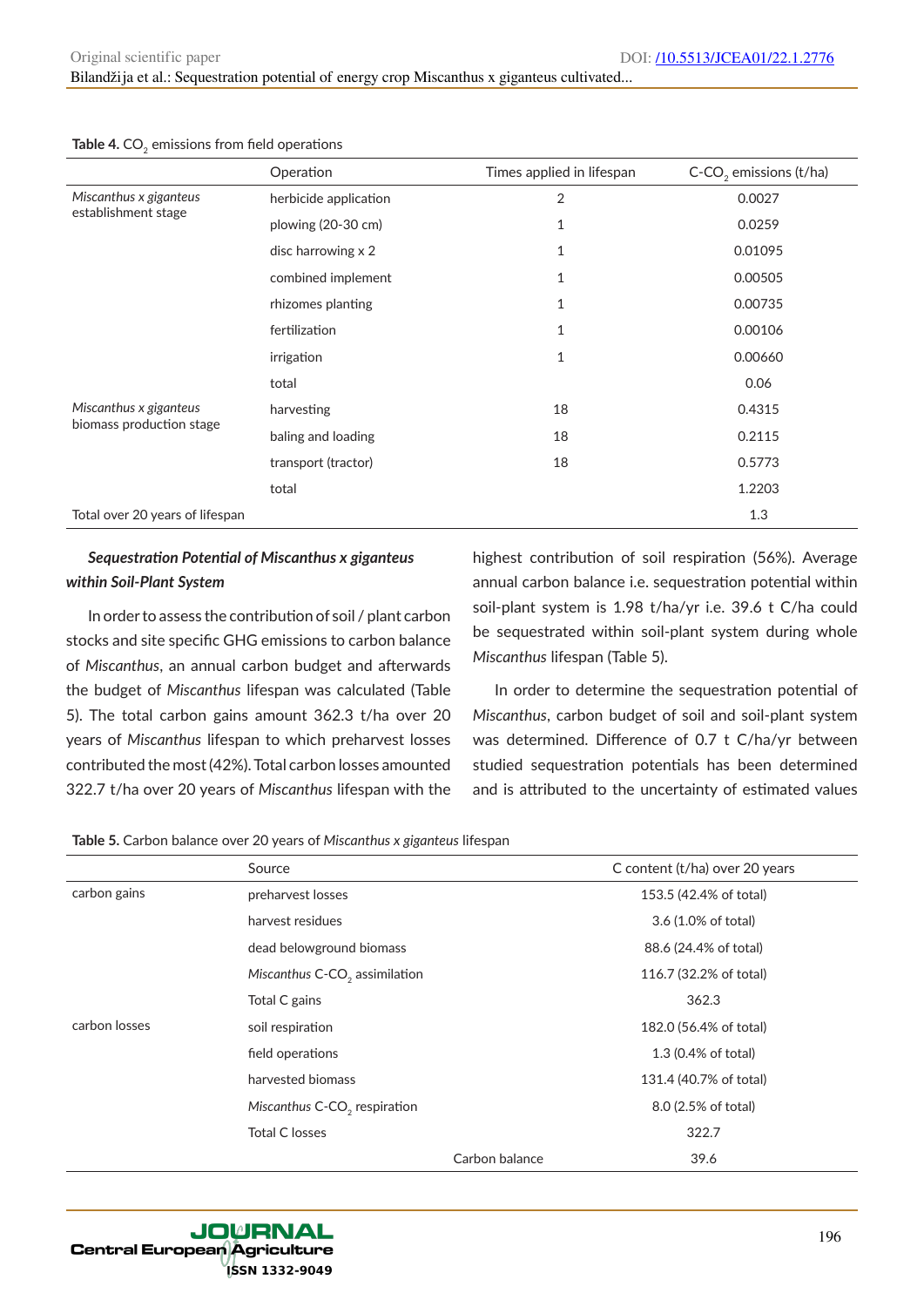**Table 6.** Sequestration potentials of *Miscanthus x giganteus* considering cultivation on abandoned land according to developed scenarios

|                                                            | Conservative | Optimistic | Progressive   |  |  |  |
|------------------------------------------------------------|--------------|------------|---------------|--|--|--|
| Abandoned agricultural land area (ha)                      | 27097        | 54 193     | 81 290        |  |  |  |
| Sequestration potential of soil system (1.3 t/ha/yr)       |              |            |               |  |  |  |
| sequestration potential $(t/y)$                            | 35 226       | 70451      | 105 677       |  |  |  |
| sequestration potential (t over $20 y$ )                   | 704 520      | 1409020    | 2 113 540     |  |  |  |
| Sequestration potential of soil-plant system (2.0 t/ha/yr) |              |            |               |  |  |  |
| sequestration potential $(t/y)$                            | 54 194       | 108 386    | 162 580       |  |  |  |
| sequestration potential (t over 20 $y$ )                   | 1083880      | 2 167 720  | 3 2 5 1 6 0 0 |  |  |  |

of belowground biomass, *Miscanthus* assimilation/ respiration rates and  $CO<sub>2</sub>$  emissions from fossil fuel combustion by field operations that were obtained from studies conducted in similar but still different agroecological conditions. However, both sequestration potentials are in accordance with other studies (Kahle et al., 2001; Hansen et al., 2004; Clifton-Brown et al., 2007; Dondini et al., 2009., Poeplau and Don, 2014). For example, Hansen et al. (2004), Clifton-Brown et al. (2007) and Dondini et al. (2009) reported that C accumulation in the soil is 0.8-1.1; 0.6-1.1 and 2-3 t/ha/yr, respectively.

## *Land Use Change from Abandoned Agricultural Land to Miscanthus Cultivation*

According to conservative, optimistic and progressive scenario, respectively 27 097, 54 193 and 81 290 ha of abandoned agricultural land could be converted to *Miscanthus* cultivation. According to developed scenarios and sequestration potentials, between 35 226 and 162 580 t C could be annually sequestrated i.e. between 704 520 and 3 251 600 t C could be sequestrated during whole *Miscanthus* lifespan (Table 6) on abandoned land converted to *Miscanthus* cultivation.

Taking into account both sequestration potentials, if 5-15% of currently abandoned agricultural land would be converted to *Miscanthus x giganteus* cultivation, between 5-21% of total annual Croatian GHG emissions from agricultural sector could be removed annually from atmosphere into the plant and soil pool where it remains after the harvest of aboveground biomass.

## **CONCLUSIONS**

Sequestration potentials within soil system was determined by changes in soil C stocks and within soilplant system by evaluation of carbon gains and losses. The evaluation of sequestration potential within soilplant system brought some uncertainties as part of the data was estimated according to literature data. Still, both calculations have shown that studied site acts as carbon sink. Moreover, it was estimated that between 1.2-5.5% of total annual Croatian GHG emissions from Agriculture sector could be annually removed from atmosphere if 5-15% of currently abandoned agricultural land would be converted to *Miscanthus x giganteus*  cultivation. Therefore, beside diversifying fuel sources, perennial energy crop *Miscanthus x giganteus*, grown in continental humid climate of Croatia, has great climate change mitigation potential as it reduces GHG emissions by sequestration of atmospheric carbon into the soil and plant pool.

#### **REFERENCES**

- Amougou, N., Bertrand, I., Machet, J.M., Recous, S. (2011) Quality and decomposition in soil of rhizome, root and senescent leaf from Miscanthus x giganteus, as affected by harvest date and N fertilization. Plant and Soil, 338 (1), 83-97. DOI: https://doi.org/10.1007/s11104-010-0443-x
- Anderson, E., Arundale, R., Maughan, M., Oladeinde, A., Wycislo, A., Voigt, T. (2011) Growth and agronomy of Miscanthus x giganteus for biomass production. Biofuels, 2 (1), 71-87. DOI: https://doi.org/10.4155/bfs.10.80
- Beale, C.V. and Long, S.P. (1997) Seasonal dynamics of nutrient accumulation and partitioning in the perennial C4-grasses Miscanthus x giganteus and Spartina cynosuroides. Biomass and Bioenergy, 12, 419-428.

DOI: https://doi.org/10.1016/S0961-9534(97)00016-0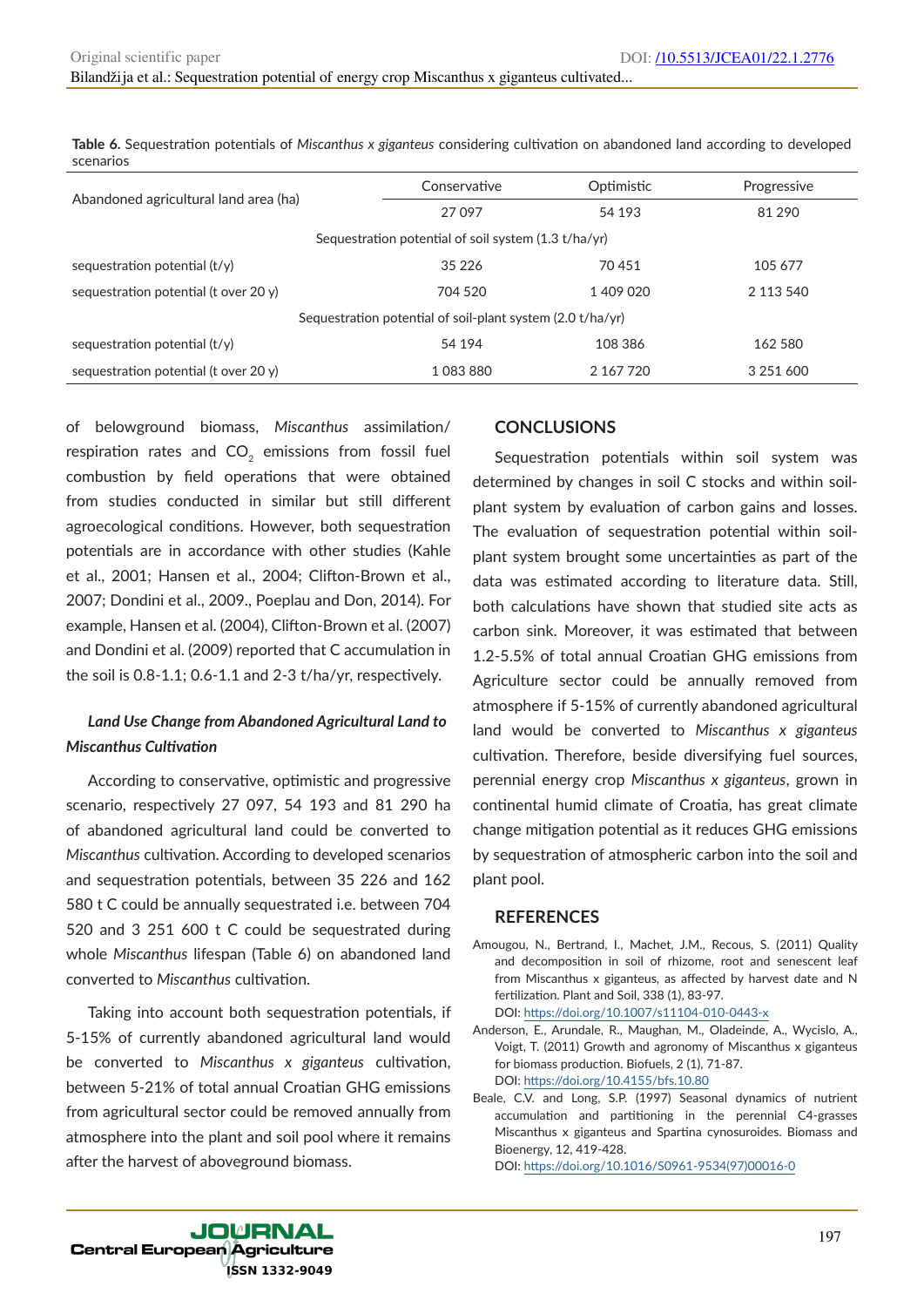- Beale, C.V., Bint, D.A., Long, S.P. (1996) Leaf photosynthesis in the C4-grass Miscanthus x giganteus, growing in the cool temperate climate of southern England. Journal of Experimental Botany, 47 (295), 267-273. DOI: https://doi.org/10.1093/jxb/47.2.267
- Behnke, G.D., David, M.B., Voigt, T.B. (2012) Greenhouse gas emissions, nitrate leaching, and biomass yields from production of Miscanthus x giganteus in Illinois, USA. BioEnergy Research, 5, 801–813. DOI: https://doi.org/10.1007/s12155-012-9191-5
- Benbi, D.K., Toor, A.S., Kiranvir, B., Chandni, D. (2020) Soil respiration in relation to cropping sequence, nutrient management and environmental variables. Archives of Agronomy and Soil Science, 66 (13), 1873-1887.

DOI: https://doi.org/10.1080/03650340.2019.1701188

- Beuch, S., Boelcke, B., Belau, L. (2001) Effect of the organic residues of Miscanthus x giganteus on the soil organic matter level of arable soils. Journal of Agronomy and Crop Science, 184 (2), 111–120. DOI: https://doi.org/10.1046/j.1439-037x.2000.00367.x
- Bilandžija, N., Voca, N., Jelcic, B., Jurisic, V., Matin, A., Grubor, M., Kricka, T. (2018) Evaluation of Croatian agricultural solid biomass energy potential. Renewable and Sustainable Energy Review, 93, 225-230. DOI: https://doi.org/10.1016/j.rser.2018.05.040
- Bilandžija, D., Zgorelec, Ž., Kisić, I. (2016) Influence of Tillage Practices and Crop Type on Soil CO2 Emissions. Sustainability, 8 (1), 90. DOI: https://doi.org/10.3390/su8010090
- Bilandžija, N. (2015) The Potential of Miscanthus x giganteus Species as an Energy Crop in Different Technological and Environmental Conditionds. Doctoral dissertation, Zagreb, University of Zagreb Faculty of Agriculture
- Bilandžija, N., Leto, J., Kiš, D., Jurišić, V., Matin, A., Kuže, I. (2014) The impact of harvest timing on properties of Miscanthus x giganteus biomass as a CO<sub>2</sub> neutral energy source. Collegium Antropologicum, 38 (1), 85-90.
- Bilandžija, D., Zgorelec, Ž., Kisić, I. (2014a) The Influence of Agroclimatic Factors on Soil CO<sub>2</sub> Emissions. Collegium Antropologicum, 38 (1), 77–83.
- Borzêcka-Walker, M., Faber, A., Borek, R. (2008) Evaluation of carbon sequestration in energetic crops (Miscanthus and coppice willow). International Agrophysics, 22, 185-190.
- Burner, D.M., Tew, T.L., Harvey, J.J., Belesky, D.P. (2009) Dry matter partitioning and quality of Miscanthus, Panicum, and Saccharum genotypes in Arkansas, USA. Biomass and Bioenergy, 33 (4), 610– 619. DOI: https://doi.org/10.1016/j.biombioe.2008.10.002
- Cadoux, S., Riche, A.B., Yates, N.E., Machet, J.M. (2012) Nutrient requirements of Miscanthus x giganteus: Conclusions from a review of published studies. Biomass and Bioenergy, 38, 14-22. DOI: https://doi.org/10.1016/j.biombioe.2011.01.015
- Carvalho, J.L.N., Hudiburg, T.W., Franco, H.C.J., Delucia, E.H. (2017) Contribution of above- and belowground bioenergy crop residues to soil carbon. Global Change Biology – Bioenergy, 9, 1333–1343. DOI: https://doi.org/10.1111/gcbb.12411C
- Christian, D.G. and Riche, A.B. (1998) Nitrate leaching losses under Miscanthus grass planted on a silty clay loam. Soil Use Management, 14, 131–135.

DOI: https://doi.org/10.1111/j.1475-2743.1998.tb00136.x

- Christian, D.G., Riche, A.B., Yates, N.E. (2008) Growth, yield and mineral content of Miscanthus giganteus grown as a biofuel for 14 successive harvests. Industrial Crops and Products, 28, 320–327. DOI: https://doi.org/10.1016/j.indcrop.2008.02.009
- Clifton-Brown, J.C., Breur, J., Jone, M.B. (2007) Carbon mitigation by the energy crop, Miscanthus. Global Change Biology, 13, 2296–2307. DOI: https://doi.org/10.1111/j.1365-2486.2007.01438.x
- Croatian environment agency (2012) Corine Land Cover Croatia, CLC Brochure. Zagreb, Croatia. 2012.
- Danalatos, N.G., Archontoulis, S.V., Mitsios, I. (2007) Potential growth and biomass productivity of Miscanthus x giganteus as affected by plant density and N-fertilization in central Greece. Biomass and Bioenergy, 31 (2-3), 145–152.

DOI: https://doi.org/10.1016/j.biombioe.2006.07.004

- Dondini, M., Hastings, A., Saiz, G., Jones, M.B., Smith, P. (2009) The potential of Miscanthus to sequester C in soils: comparing field measurements in Carlow, Ireland to model predictions. Global Change Biology – Bioenergy, 1 (6), 413–425. DOI: https://doi.org/10.1111/j.1757-1707.2010.01033.x
- Drewer, J., Finch, J.W., Lloyd, C.R., Baggs, E.M., Skiba, U. (2012) How do soil emissions of N<sub>2</sub>O, CH<sub>4</sub> and CO<sub>2</sub> from perennial bioenergy crops differ from arable annual crops? Global Change Biology – Bioenergy, 4 (4), 408–419.

DOI: https://doi.org/10.1111/j.1757-1707.2011.01136.x

- Egner, H., Riehm, H., Domingo, W.R. (1960) Untersuchungen über die chemische Bodenanalyse als Grundlage für die Beurteilung des Nährstoffzustandes der Böden. II Chemische Extraktionsmethoden zur Phosphor und Kalium. Kungl Lantbruk.Annaler, 26, 45-61.
- Ernst, G., Henseler, I., Felten, D., Emmerling, C. (2009) Decomposition of energy crop residues governed by earthworms. Soil Biology and Biochemistry, 41, 1548–1554. DOI: https://doi.org/10.1016/j.soilbio.2009.04.015
- Foereid, B., Neergaard, A., Hogh-Jensen, H. (2004) Turnover of organic matter in a Miscanthus field: effect of time in Miscanthus cultivation and inorganic nitrogen supply. Soil Biology and Biochemistry, 36, 1075–1085. DOI: https://doi.org/10.1016/j.soilbio.2004.03.002
- Gopalakrishnan, G., Cristina, N.M., Snyder, S.W. (2011) A novel framework to classify marginal land for sustainable biomass feedstock production. Journal of Environmental Quality, 40, 1593– 1600. DOI: https://doi.org/10.2134/jeq2010.0539
- Griscom, B.W., Lomax, G., Kroeger, T., Fargione, J.E., Adams, J., Almond, L, Bossio, D., Cook‐Patton, S.C., Ellis, P.W., Kennedy, Christina, M., Kiesecker, J. (2019) We need both natural and energy solutions to stabilize our climate. Global Change Biology. DOI: https://doi.org/10.1111/gcb.14612
- Hansen, E.M., Christensen, B.T., Jensen, L.S., Kristensen, K. (2004) Carbon sequestration in soil beneath long-term Miscanthus plantations as determined by 13C abundance. Biomass and Bioenergy, 26, 97–105.

DOI: https://doi.org/10.1016/S0961-9534(03)00102-8

- Hastings, A., Clifton-Brown, J., Wattenbach, M., Stampfl, P., Mitchell, C.P., Smith, P. (2008) Potential of Miscanthus grasses to provide energy and hence reduce greenhouse gas emissions. Agronomy for Sustainable Development, 28 (4), 465–472. DOI: https://doi.org/10.1051/agro:2008030
- Hastings, A., Clifton-Brown, J., Wattenbach, M., Mitchell, C.P., Smith, P. (2009a) Development of MISCANFOR a new Miscanthus crop growth model: towards more robust yield predictions under different soil and climatic conditions. Global Change Biology – Bioenergy, 1, 154–170.

DOI: https://doi.org/10.1111/j.1757-1707.2009.01007.x

- Hastings, A., Clifton-Brown, J., Wattenbach, M., Stampfl, P., Mitchell, C.P., Smith, P. (2009b) Future energy potential of Miscanthus in Europe. Global Change Biology – Bioenergy, 1, 180–196. DOI: https://doi.org/10.1111/j.1757-1707.2009.01012.x
- Heaton, E., Voigt, T., Long, S.P. (2004) A quantitative review comparing the yields of two candidate C-4 perennial biomass crops in relation to nitrogen, temperature and water. Biomass and Bioenergy, 27,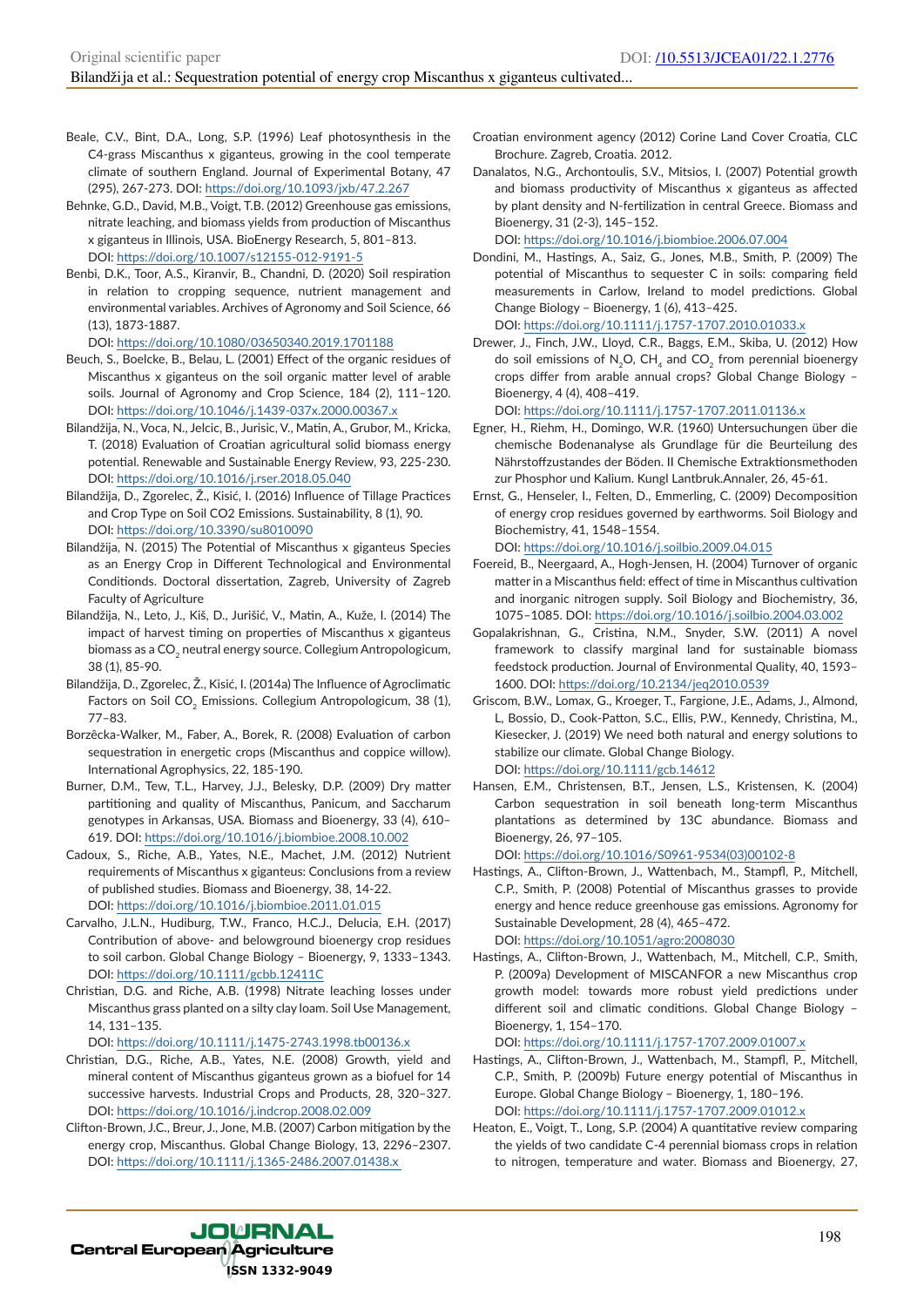21–30. DOI: https://doi.org/10.1016/j.biombioe.2003.10.005

Heaton, E., Dohleman, F.G., Long, S.P. (2008) Meeting US biofuel goals with less land: the potential of Miscanthus. Global Change Biology, 14, 2000–2014.

DOI: https://doi.org/10.1111/j.1365-2486.2008.01662.x

- Himken, M., Lammel, J., Neukirchen, D., Czypionka-Krauze, U., Olfs, H.W. (1997) Cultivation of Miscanthus under West European conditions: seasonal changes in dry matter production, nutrient uptake and remobilization. Plant and Soil, 189, 117–126. DOI: https://doi.org/10.1023/A:1004244614537
- Intergovernmental Panel on Climate Change IPCC (2018) Summary for Policymakers. In: Global Warming of 1.5°C. An IPCC Special Report on the impacts of global warming of 1.5 °C above pre-industrial levels and related global greenhouse gas emission pathways, in the context of strengthening the global response to the threat of climate change, sustainable development, and efforts to eradicate poverty (Masson-Delmotte V, Zhai P, Pörtner HO, Roberts D, Skea J, Shukla PR, Pirani A, Moufouma-Okia W, Péan C, Pidcock R, Connors S, Matthews JBR, Chen Y, Zhou X, Gomis MI, Lonnoy E, Maycock, TM, Waterfield T. (Eds.) World Meteorological Organization, Geneva, Switzerland, pp 32.
- ISO (2005) Soil quality Determination of pH (ISO 10390:2005). Geneva: International Organization for Standardization.
- ISO (1995) Soil quality Determination of carbonate content Volumetric method (ISO 10693:1995) Geneva: International Organization for Standardization.
- ISO (1995) Soil quality Determination of organic and total carbon after dry combustion (elementary analysis) (ISO 10694:1995) Geneva: International Organization for Standardization.
- ISO (2006) Soil quality Pretreatment of samples for physico-chemical analysis (ISO 11464:2006) Geneva: International Organization for Standardization.
- ISO (1998) Soil quality Determination of total nitrogen content by dry combustion ("elemental analysis") (ISO 13878:1998) Geneva: International Organization for Standardization.
- Jørgensen, U. (1996) Miscanthus yields in Denmark. In: Chartier P, Ferrero GL, Henius UM, Hultberg S, Sachau J, Wiinblad M, eds. Proceedings of the 9th European Bioenergy Conference Biomass for Energy and the Environment. Copenhagen, Denmark, 24–27 June 1996, p.p. 48–53.
- Jørgensen, U. (1997) Genotypic variation in dry matter accumulation and content of N, K and Cl in Miscanthus in Denmark. Biomass and Bioenergy, 12 (3), 155-169.

DOI: https://doi.org/10.1016/S0961-9534(97)00002-0

- Jørgensen, U., Schwarz, K. (2000) Why do basic research? A lesson from commercial exploitation of Miscanthus. New Phytologist, 148, 190- 193. https://www.jstor.org/stable/2588720
- Kahle, P., Beuch, S., Boelcke, B., Leinweber, P., Schulte, H.R. (2001) Cropping of Miscanthus in Central Europe: biomass production and influence on nutrients and soil organic matter. European Journal of Agronomy, 15, 171–184.

DOI: https://doi.org/10.1016/S1161-0301(01)00102-2

- Kahle, P., Boelcke, B., Zacharias, S. (1999) Effects of Miscanthus×giganteus cultivation on chemical and physical soil properties. Z. Pflanzenernähr. Bodenkultur, 162, 27-32.
- Kucera, C.L., Dahlman, R.C., Koelling, R.M. (1967) Total net productivity and turnover on an energy basis for tallgrass prairie. Ecology, 48, 536–542. DOI: https://doi.org/10.2307/1936496
- Lal, R. (2004) Agricultural activities and the global carbon cycle. Nutrient Cycling in Agroecosystems, 70, 103–116. DOI: https://doi.org/10.1023/B:FRES.0000048480.24274.0f

Leto, J., Bilandžija, N., Voća, N., Grgić, Z., Jurišić, V. (2017) Uzgoj i korištenje miskantusa (Miscanthus sp.). Zagreb, Sveučilište u Zagrebu Agronomski fakultet,. pp. 118.

Lewandowski, I., Clifton-Brown, J.C., Scurlock, J.M.O., Huisman, W. (2000) Miscanthus: European experience with a novel energy crop. Biomass and Bioenergy, 19, 209–227. DOI: https://doi.org/10.1016/S0961-9534(00)00032-5

Lewandowski, I., Scurlock, J.M.O., Lindvall, E., Christo, M. (2003) The development and current status of perennial rhizomatous grasses as energy crops in the US and Europe. Biomass and Bioenergy, 25, 335–361.

DOI: https://doi.org/10.1016/S0961-9534(03)00030-8

- Liebig, M.A., Schmer, M.R., Vogel, K.P., Mitchell, R.B. (2008) Soil carbon storage by switchgrass grown for bioenergy. Bioenergy Research, 1, 215–222. DOI: https://doi.org/10.1007/s12155-008-9019-5
- Majtkowski W., Majtkowska G., Piłat J., Mikołajczak J. (2009) Grass species from C-4 carbon fixation group: polish experiment with a novel energy and forage purposes crop. Journal of Central European Agriculture, 10 (3), 211-216.
- McCalmont, J.P., Hastings, A., McNamara, N.P., Richter, G.M., Robson, P., Donnison, I.S., Clifton-Brown, J. (2015) Environmental costs and benefits of growing Miscanthus for bioenergy in the UK. Global Change Biology – Bioenergy, 9 (3), 489-507. DOI: https://doi.org/10.1111/gcbb.12294
- Miguez, F.E., Villamil, M.B., Long, S.P., Bollero, G.A. (2008) Metaanalysis of the effects of management factors on Miscanthus x giganteus growth and biomass production. Agricultural and Forest Meteorology, 148, 1280–1292.

DOI: https://doi.org/10.1016/j.agrformet.2008.03.010

- NIR-National Inventory Report (2018) Croatian Greenhouse Gas Inventory Report for the Period 1990.-2016. Croatian Agency for Environment and Nature, pp. 445
- Perić, M., Komatina, M., Antonijević, D., Bugarski, B., Dželetović, Ž. (2018) Life Cycle Impact Assessment of Miscanthus Crop for Sustainable Household Heating in Serbia. Forests, 9 (10), 654. DOI: https://doi.org/10.3390/f9100654
- Poeplau, C., Don, A. (2014) Soil C changes under Miscanthus driven by C4 accumulation and C3 decompostion—toward a default sequestration function. Global Change Biology – Bioenergy, 6 (4), 327–338. DOI: https://doi.org/10.1111/gcbb.12043

Prčík, M. Kotrla M. (2016) Different planting material for establishment of the Miscanthus energy grass plantation. Journal of Central European Agriculture, 17 (3), 778-792.

DOI: https://doi.org/10.5513/JCEA01/17.3.1775

Richter, G.M., Riche, A.B., Dailey, A.G., Gezan, S.A., Powlson, D.S. (2008) Is UK biofuel supply from Miscanthus water‐limited? Soil Use and Management, 24, 235–245.

DOI: https://doi.org/10.1111/j.1475-2743.2008.00156.x

Robertson, A.D., Whitaker, J., Morrison, R., Davie,s C.A., Smith, P., McNamara, N.P. (2017) A Miscanthus plantation can be carbon neutral without increasing soil carbon stocks. Global Change Biology – Bioenergy, 9, 645–661.

DOI: https://doi.org/10.1111/gcbb.12397

- SAS Institute (2002–2004) The SAS system for Windows (Release 9.1.3.) [Software]. Cary, NC: SAS Institute
- Scally, L., Hodkinson, T., Jones, M.B. (2001) Origins and taxonomy of Miscanthus. In Jones M.B., Walsh M., eds. Miscanthus for Energy and Fibre. London: James & James. pp. 2–9.
- Valsecchi, C., den Brink, P., Bassi, S., Withana, S., Lewis, M., Best, A., Oosterhuis, F., Dias Soares, C., Rogers-Ganter, H., Kaphengst, T. (2009) Environmentally Harmful Subsidies: Identification and